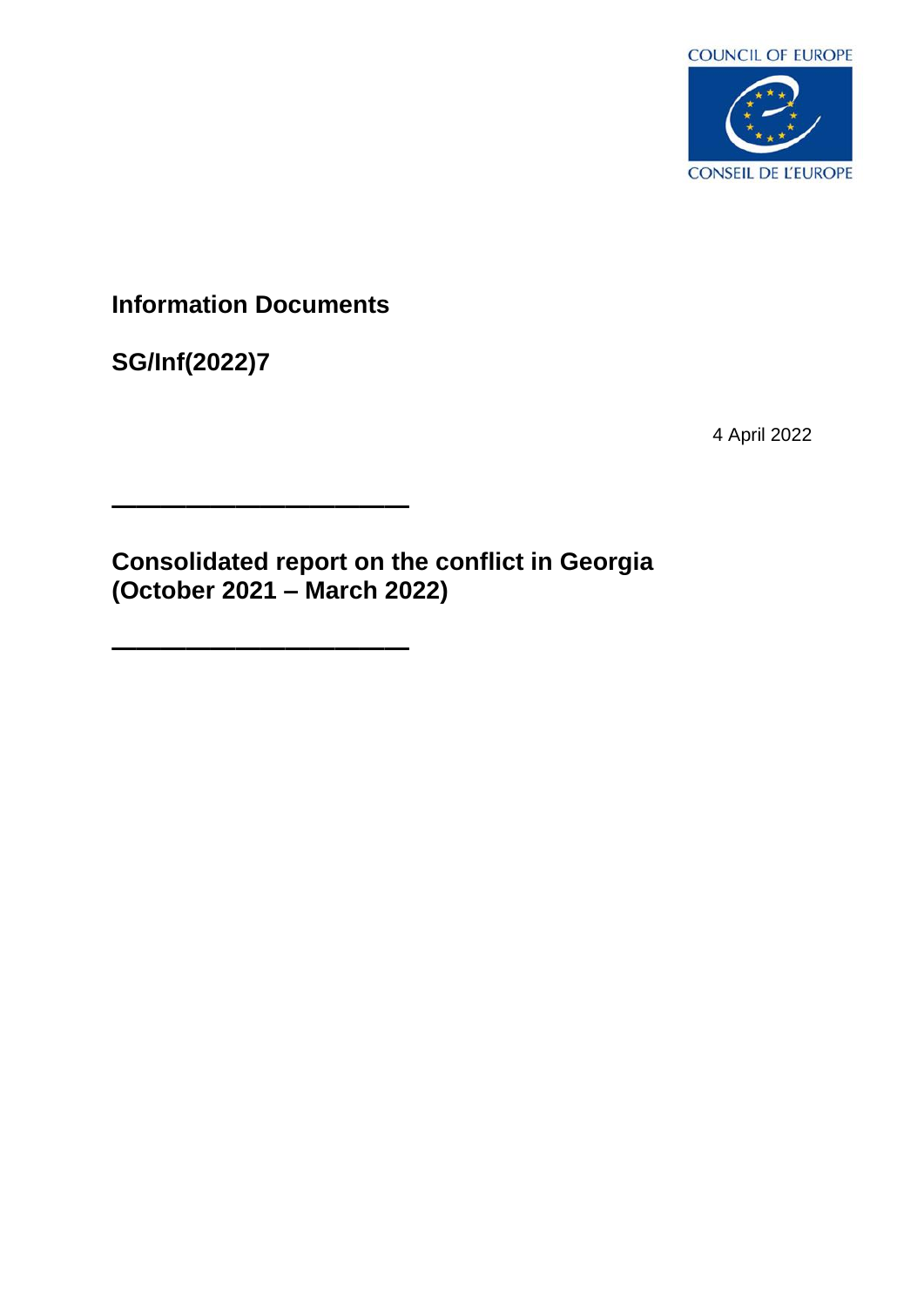# **Introduction**

1. At their 1080th meeting on 24 and 26 March 2010, the Ministers' Deputies took the following decision: "The Deputies, restating the previous decisions of the Committee of Ministers, invited the Secretary General to prepare his consolidated report on the conflict in Georgia based on his outline and taking into account the comments made during the present meeting".

2. It is recalled that the objective of the report is to take stock of the situation in Georgia following the armed conflict between the Russian Federation and Georgia in August 2008, to report on the related activities of the Council of Europe and to propose further Council of Europe action. The report is composed of four parts:

- update on major developments in the period under review;
- assessment of statutory obligations and commitments related to the conflict and its consequences;
- the human rights situation in the areas affected by the conflict; and
- current Council of Europe activities aimed at addressing the consequences of the conflict, their follow-up and proposals for future action.

3. This 25th consolidated report covers the period between October 2021 and March 2022. It notably builds on the previous consolidated reports and on the related decisions by the Deputies.

4. A delegation of the Secretariat carried out a fact-finding visit to Tbilisi on 31 January - 1 February 2022 and had the opportunity to discuss the situation with the Georgian authorities as well as representatives of international organisations and the expert community. The Secretariat wishes to express its gratitude to the Georgian authorities for their support in organising the visit and to all interlocutors for their assistance and valuable contributions.

5. The Secretary General intends to pursue her efforts in view of fact-finding visits to the Georgian regions of Abkhazia and Tskhinvali region/South Ossetia for the preparation of future consolidated reports. In the period under review, the Secretariat and experts continued to have contacts for the purpose of the implementation of Confidence-Building Measures (CBMs) (cf. Section IV.1).

6. This report does not replace the monitoring procedures established in the Council of Europe. Nor should it be seen as prejudging any possible decisions in the cases related to the conflict and its consequences at the European Court of Human Rights.

7. It is a fundamental objective of the member states of the Council of Europe to uphold the territorial integrity of Georgia. Nothing in this report should be interpreted as being contrary to the full respect of the territorial integrity and sovereignty of Georgia within its internationally recognised borders.

8. This report does not prejudge or infringe upon a possible future political settlement of the conflict within the framework of the Geneva International Discussions (GID), nor the implementation of the six-point Ceasefire Agreement of 12 August 2008 between the Russian Federation and Georgia under the auspices of the European Union, and the implementing measures of 8 September 2008.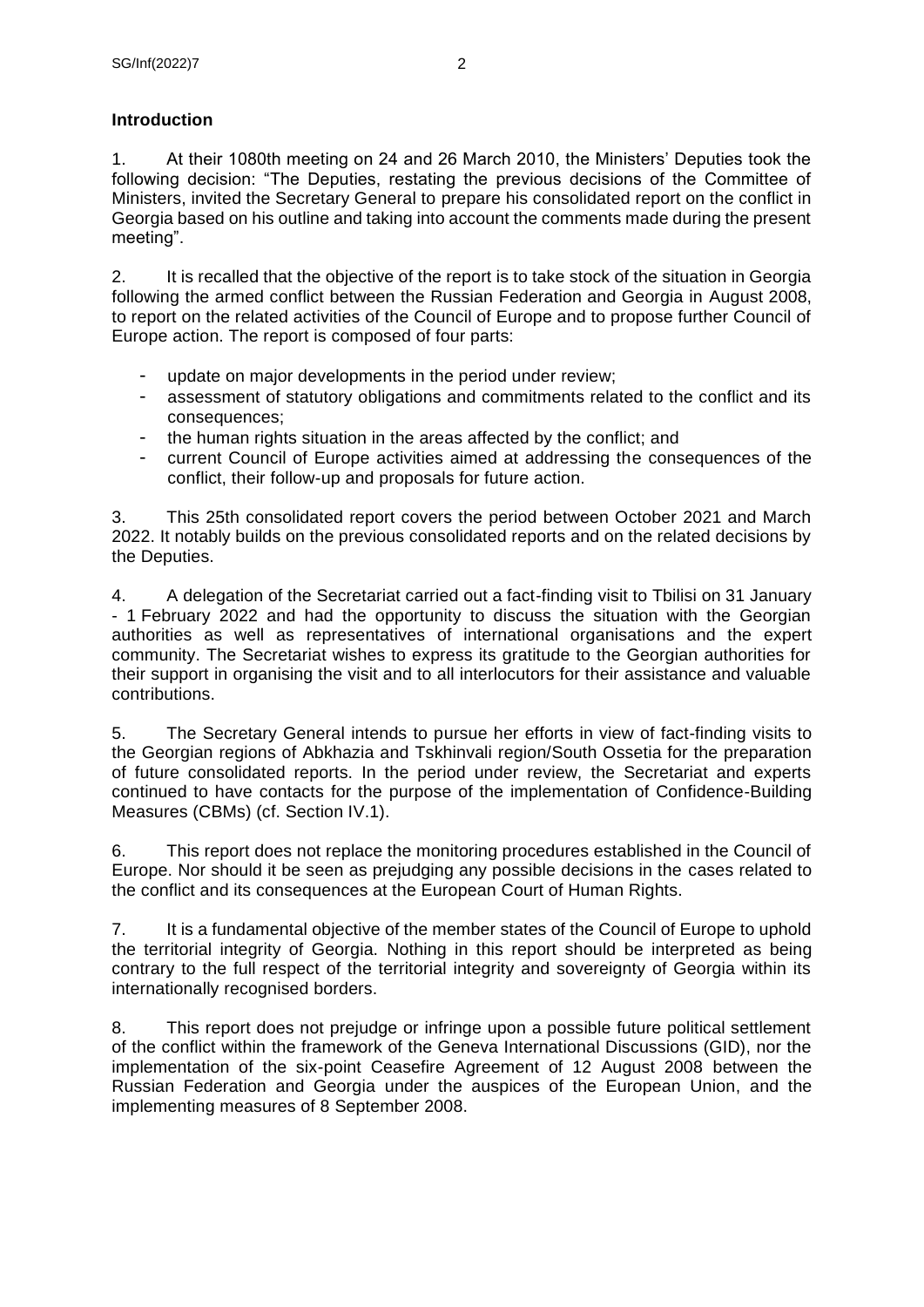## **I Update on major developments in the period under review**

9. The 55th round of the Geneva International Discussions was held on 7-8 December 2021. Despite the ongoing challenges related to Covid-19, the Co-Chairs of the GID have remained fully engaged and kept close contact with all participants while continuing to address pertinent security and humanitarian related issues of the GID agenda.

10. Focus was given to the GID core agenda item of non-use of force, as well as the impact of Covid-19 on the humanitarian situation on the ground, with an expert exchange between medical professionals held. The security situation on the ground was assessed by the Co-Chairs as "relatively stable", and participants reviewed issues including detention cases, missing persons, freedom of movement and security situation in certain areas. As in previous rounds, it was not possible to address issues relating to internally displaced persons and refugees due to a walkout of some participants, as indicated by the Co-Chairs.<sup>1</sup>

11. The Co-Chairs welcomed the continued utilisation of the Ergneti Incident Prevention and Response Mechanism (IPRM) meetings and took note of positive signals on the potential resumption of the Gali IPRM. The Georgian central government regretted that the Gali IPRM had not yet resumed. It underlined that it was committed to sparing no efforts for its resumption and the unimpeded functioning of both mechanisms on the basis of the founding principles and ground rules, in particular that each side is free to raise any incident and issue of concern.

### **II Assessment of statutory obligations and commitments related to the conflict and its consequences**

12. Below is an update on statutory obligations and specific commitments – as listed in Parliamentary Assembly Opinions 193 (1996) and 209 (1999) – which have been selected for the purpose of reporting on the conflict in Georgia and its consequences. This part builds on Part 1 of the first and second consolidated reports on the conflict in Georgia [\(SG/Inf\(2010\)8](https://search.coe.int/cm/Pages/result_details.aspx?Reference=SG/Inf(2010)8) and [SG/Inf\(2010\)19-final\)](https://search.coe.int/cm/Pages/result_details.aspx?ObjectId=09000016805ce073).

- i. *To accept the principles of the rule of law and of the enjoyment by all persons within its jurisdiction of human rights and fundamental freedoms, and to collaborate sincerely and effectively in the realisation of the aim of the Council of Europe.*
- ii. *To settle international as well as internal disputes by peaceful means (an obligation incumbent upon all member states of the Council of Europe), rejecting resolutely any forms of threats of force against its neighbours.*

13. During the reporting period the Georgian central government reiterated its commitment to peace and continued its efforts aimed at creating a new strategic approach while working on policy review of its engagement strategy. The delegation was informed that the elaboration of the "State Strategy for De-Occupation and Peaceful Conflict Resolution" and the strategic review of the 2010 Engagement Strategy and its Action Plan were ongoing.

<sup>1</sup> Press communiqué of the Co-Chairs of the Geneva International Discussions, 8 December 2021.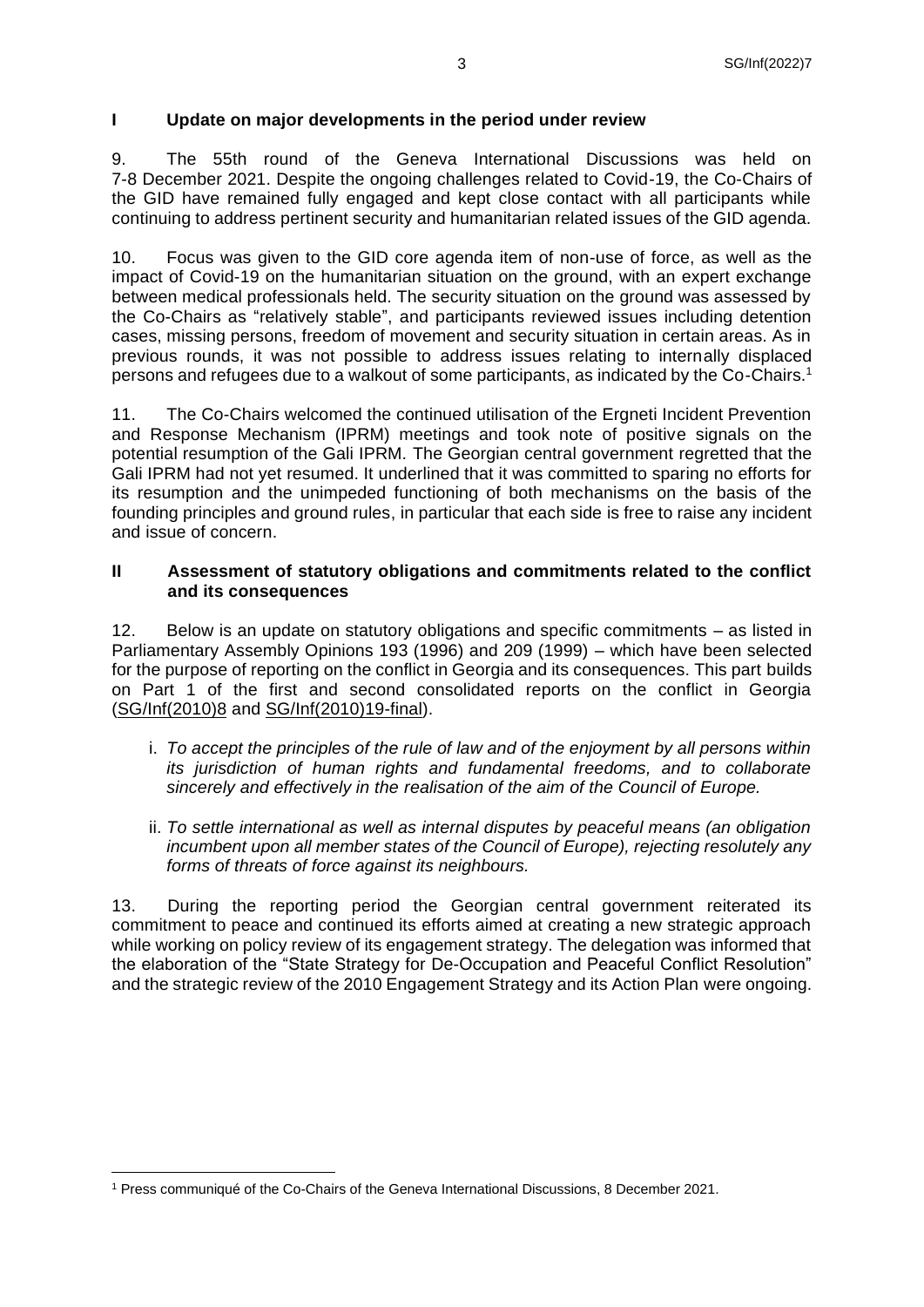14. As reported previously, the European Court of Human Rights delivered its judgment on the merits on 21 January 2021 in the inter-State application (II) No. 38263/08 *Georgia v. Russia* concerning the armed conflict between Georgia and the Russian Federation in 2008 and its consequences. The question of the application of Article 41 of the Convention has been reserved.<sup>2</sup> The Government of Georgia submitted its observations under Article 41 of the Convention in January 2022, accompanied by the list of victims. The Committee of Ministers classified the case under the enhanced supervision procedure for the execution of the Court's judgment. In their action plans dated 12 October 2021 and 9 February 2022, the Russian authorities indicated that the judgment had been translated, published in legal reference systems and further disseminated to the Constitutional Court and various competent state bodies.<sup>3</sup>

15. Regarding the pending inter-State application (IV) 39611/18 lodged in August 2018, the proceedings were resumed on 25 May 2021, and the parties were invited to submit written observations on the admissibility of the application, which were transmitted to the Court in December 2021 and January 2022. The examination of the latter case is thus currently pending before the Court at its admissibility stage.

16. The investigation authorised by the International Criminal Court in January 2016 into the *Situation in Georgia* covering the period from 1 July 2008 to 10 October 2008, for war crimes and crimes against humanity allegedly committed in and around the Tskhinvali region/South Ossetia, Georgia, is ongoing. On 10 March 2022, the ICC Prosecutor filed an application for arrest warrants in relation to three individuals from the *de facto* authorities of the Tskhinvali region/South Ossetia, Georgia, with the application focused specifically on unlawful confinement, ill-treatment, hostage taking and subsequent unlawful transfer of ethnic Georgian civilians in the context of an occupation by the Russian Federation.<sup>4</sup>

## iii.*To respect strictly the provisions of international humanitarian law, including in cases of armed conflict on its territory.*

17. The International Committee of the Red Cross (ICRC) has continued its activities in support of efforts aimed at clarifying the fate and whereabouts of persons unaccounted for as a result of the armed conflicts and supporting their families. The ICRC continues to collect and analyse available data for the identification of missing persons, and conducted forensic capacity-building activities. The identified remains of 28 missing persons were handed over to families in five handover events in 2021. The excavation of potential gravesites that was previously reported to have begun in May 2021 has now seen 24 sites excavated and 21 sets of human remains recovered.

18. Visits to so-called "penitentiary structures" through the reporting period were continued by the ICRC, in order to assess and strengthen access to basic needs, establish family contact where needed, and to secure humane treatment and conditions of detention.

iv.*To co-operate in good faith with international humanitarian organisations and to enable them to carry out their activities on its territory in conformity with their mandates.*

<sup>2</sup> European Court of Human Rights, Press Release, Grand Chamber judgment in the case *Georgia v. Russia* (II), 21 January 2021. [http://hudoc.echr.coe.int/eng?i=003-6913071-9285190.](http://hudoc.echr.coe.int/eng?i=003-6913071-9285190)

<sup>3</sup> DH-DD(2021)1041; DH-DD(2022)194.

<sup>&</sup>lt;sup>4</sup> ICC, Office of the Prosecutor, Statement, 10 March 2022.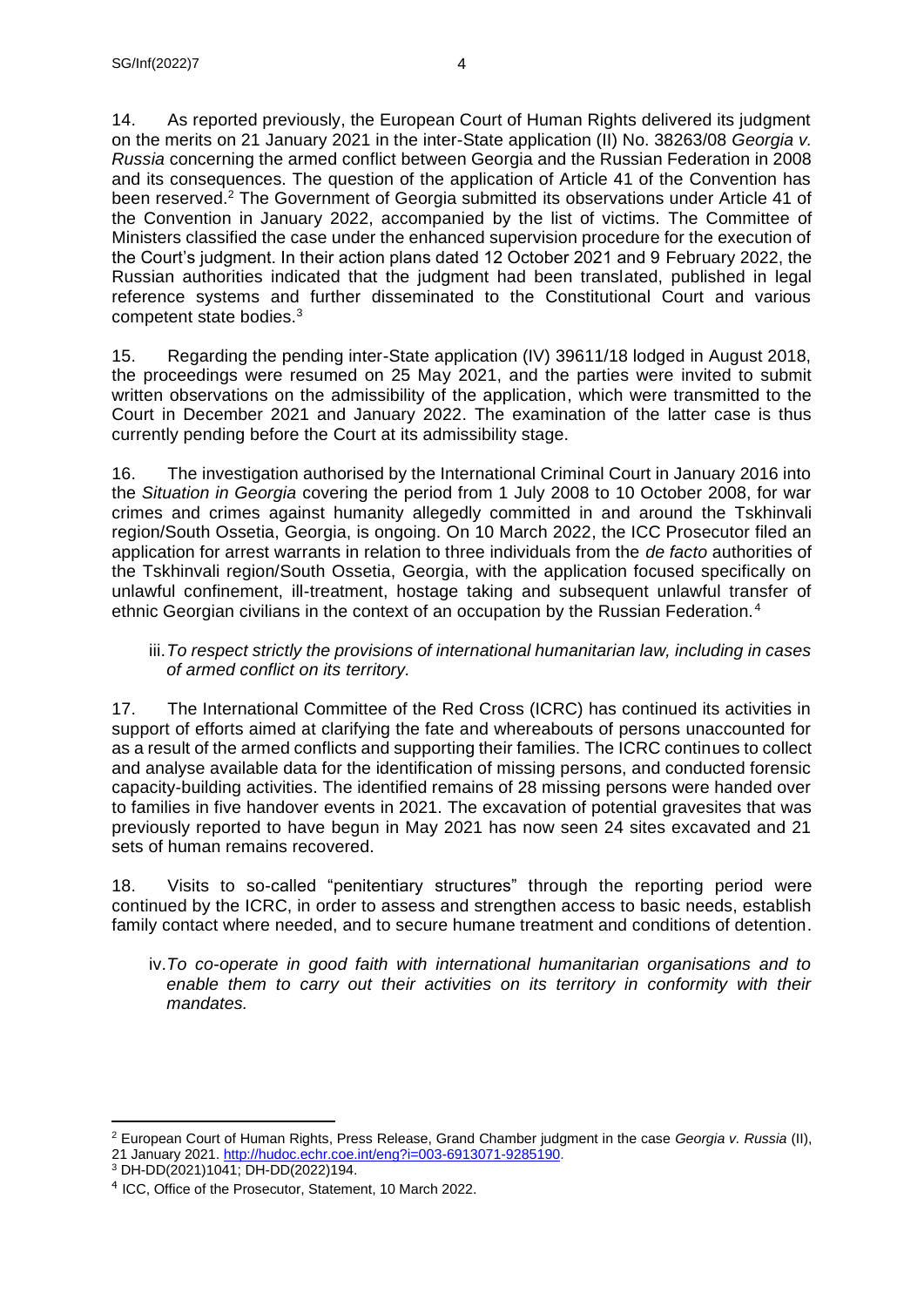### v. *To facilitate the delivery of humanitarian aid to the most vulnerable groups of the population affected by the consequences of the conflict.*

19. The efforts of international humanitarian organisations in close co-ordination with the Georgian central government continued to be mobilised on the response to the Covid-19 crisis and its impact on the affected populations.

20. The delegation was informed by its international interlocutors that, in the Tbilisi-controlled territory, international organisations have continued to cater to the basic needs of people along the Administrative Boundary Line (ABL). Medical supplies, protective equipment and training to local healthcare facilities have been provided along the ABL, as well as cold chain equipment to support Covid-19 vaccination programmes. The ICRC continued supporting the Georgia Red Cross Society in its auxiliary role to the health authorities in providing pandemic-related support activities to respond to the crisis.

21. ICRC representatives conveyed to the delegation that the ICRC had continued to undertake a range of further activities to support the humanitarian response to challenges caused by the pandemic, including the provision of basic psychological support and information related to Covid-19 and vaccination programmes to families of missing persons.

22. The ICRC also continued to undertake a range of activities including supporting families separated by ABLs to establish and maintain contacts, and the facilitation of the reunification of families across ABLs.

23. In meetings with representatives of the international community, it was reported that, in the Georgian region of Abkhazia, the United Nations High Commissioner for Refugees (UNHCR), the United Nations Development Programme (UNDP), the World Health Organization (WHO) and the ICRC had provided financial and food assistance to the most vulnerable segments of the population, including isolated, older persons; worked to improve sanitation and hygiene in so-called "penitentiary structures"; and delivered guidance and material assistance to healthcare, laboratory and/or forensic facilities. The Liaison Mechanism, established within the Georgian Government's Engagement Action Plan and operating under the aegis of the UNDP, also continued to facilitate *inter alia* the delivery of various types of humanitarian and medical aid. All interlocutors underlined to the delegation the importance of the continuation of co-operation activities. The Georgian central government expressed concerns at indications of possible restrictions of co-operation by the *de facto* authorities of the Georgian region of Abkhazia.

24. The delegation was informed that, despite the ongoing limitations in access, the Georgian central government has mobilised and provided support to the people living in the Georgian region of Abkhazia in its response to the Covid-19 related challenges by way of delivering material assistance, raising awareness, sharing medical experience and expertise (doctor-to-doctor co-operation), and facilitating the intervention of relevant international agencies. Medical evacuations and treatment of Covid-19 patients have also continued (cf. section on the humanitarian situation in Abkhazia, Georgia), and Covid-19 vaccination programmes have been maintained for people living in the Georgian region of Abkhazia by the Georgian authorities without any registration requirements.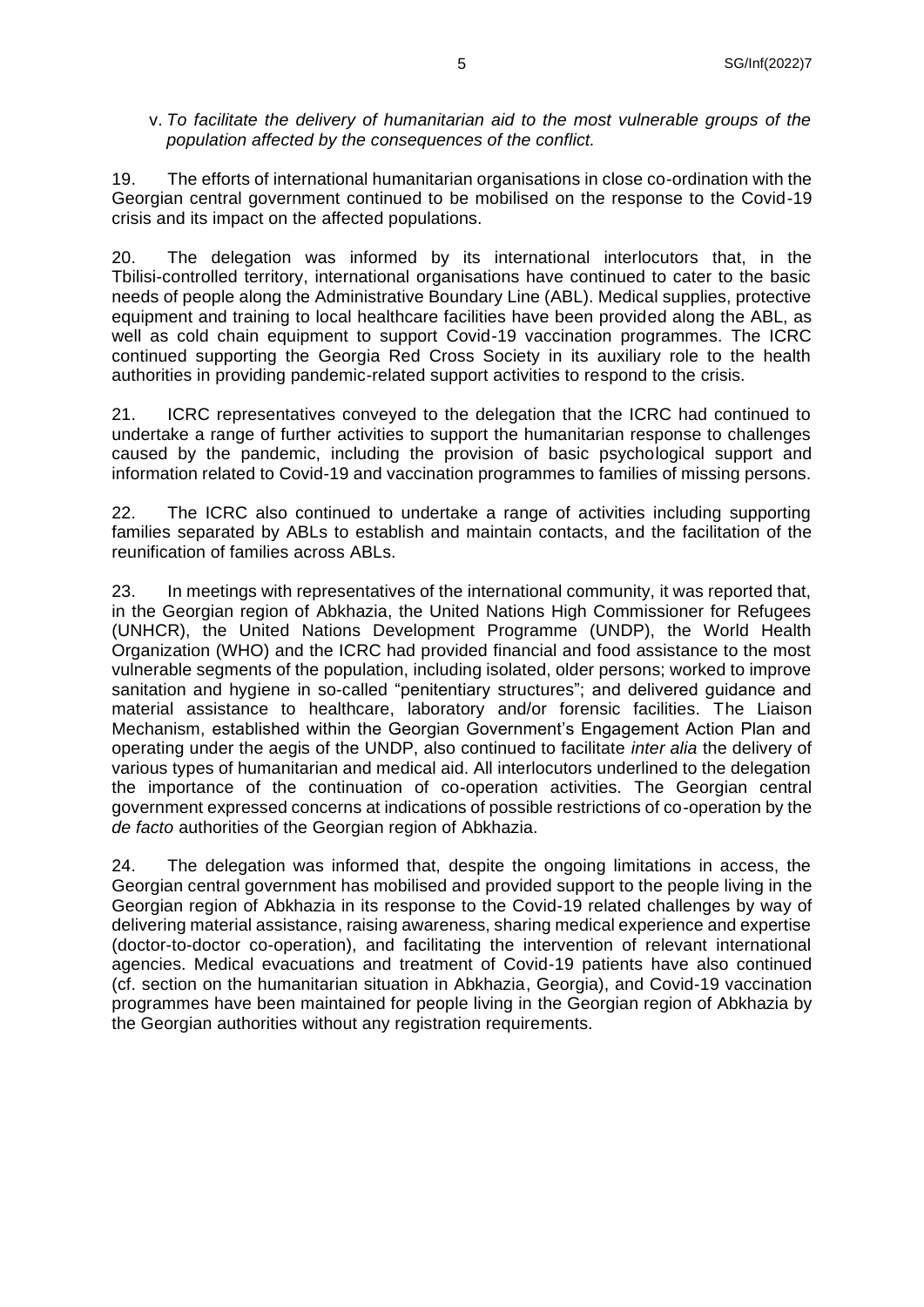25. Throughout the reporting period, access for international engagement to the Tskhinvali region/South Ossetia, Georgia, has remained limited to the ICRC. It provided assistance targeting healthcare and forensic facilities, so-called "penitentiary structures", and older vulnerable people. It has also provided personal protective equipment and medical equipment for health structures in the region. The ICRC informed the delegation that it had continued to facilitate medical evacuations including the transfer of patients from the Tskhinvali region/South Ossetia, Georgia, as well as the supply of orthopaedic assistance to vulnerable persons in the region. The Georgian central government assessed that overall access of humanitarian organisations is denied by the Russian Federation.

26. The delegation was informed that the Georgian central government had also offered humanitarian assistance to people living in the Tskhinvali region/South Ossetia, Georgia, but no proposal had been accepted. The delegation was informed by the Georgian government of continuing concerns about the facilitation of timely medical evacuations to the Tbilisi-controlled territory.

27. Representatives of the Georgian central government have reiterated that their priority was to assist the conflict-affected populations as much as possible.

28. The delegation was informed that the Georgian central government continues to make available free access to healthcare, education and other social benefits for all residents of the Georgian regions of Abkhazia and Tskhinvali region/South Ossetia. Post-secondary education preparation programmes envisaged by the peace initiative "A Step to a Better Future" provided support to facilitate the enrolment of students in the higher education institutions of Georgia. In the field of healthcare, the state referral programme continued to be implemented, providing 445 patients from the Georgian regions of Abkhazia and Tskhinvali region/South Ossetia with medical transportation and assistance between 22 September 2021 and 26 January 2022. Vaccines, diagnostic tests, and pharmaceutical products have been put at the disposal of the conflict-affected populations throughout the reporting period (*inter alia* with the facilitation of international partners).

29. The delegation was informed by the Georgian government that, in the framework of the implementation of the peace initiative "Step for a better future", the Peace Fund was fully operational with contributions from international partners and was providing financing for a number of cross-ABL projects in the area of trade, with a new call for the grant programme released in early 2022.

## **III Human rights situation in the areas affected by the conflict**

30. Representatives of the Georgian authorities met by the delegation in Tbilisi pointed to the continued trend along the ABL of illegal so-called "borderisation" processes, illegal detentions and unresolved cases, which on the whole contributes to the escalation of the situation on the ground. The Georgian central government and the Office of the Public Defender reiterated that lengthy closures of the "crossing points" had a severe impact on the affected population.

31. The delegation was informed of continued concern that the human rights situation had been aggravated by the pandemic, including concerns with regard to the right to life, the right to freedom of movement, the right to property, the right to education in the native language and the right to liberty and security. These concerns were shared by several other interlocutors, in particular with regard to the situation of ethnic Georgian populations living in the conflict-affected areas.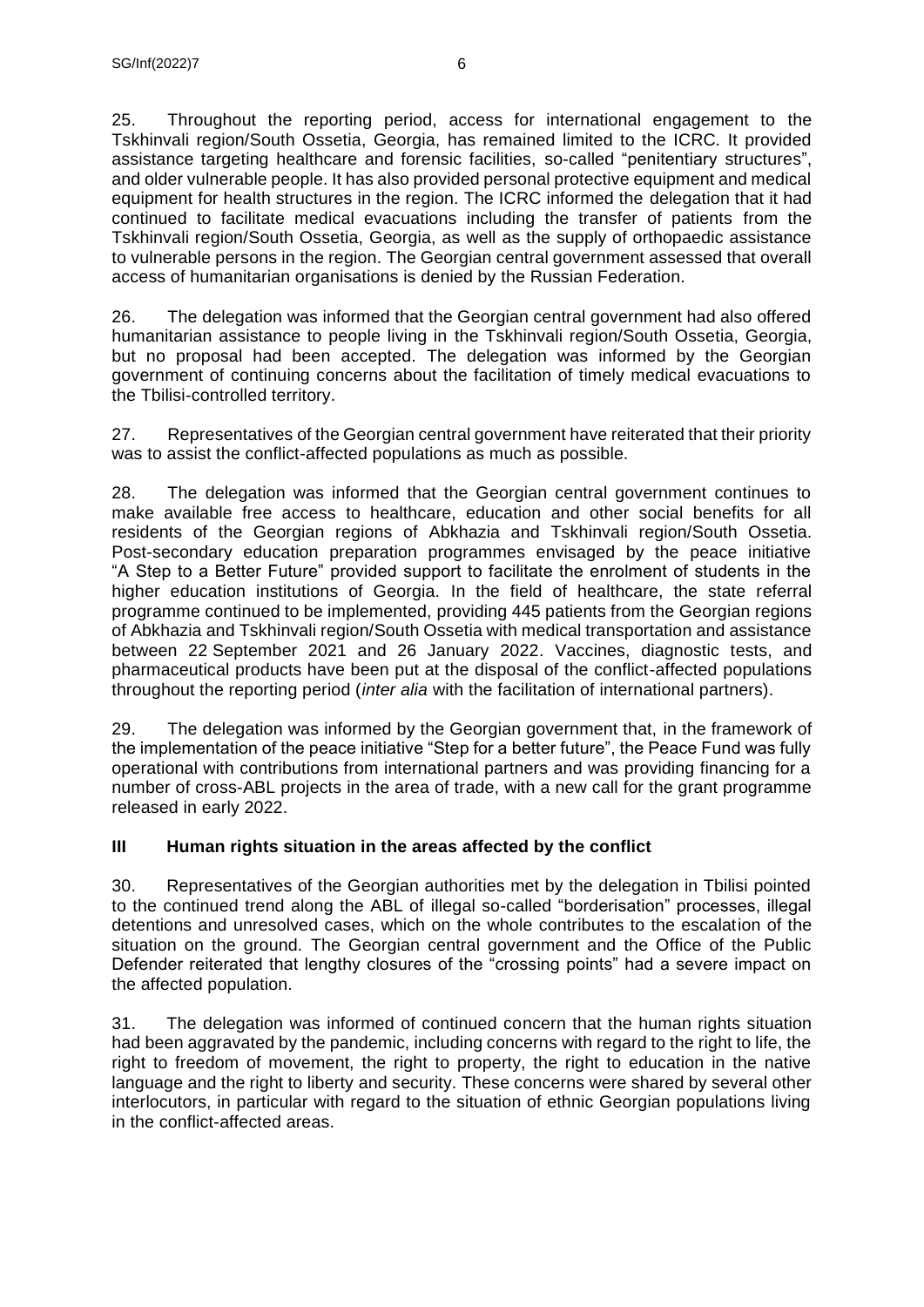32. The human rights and humanitarian situation of the conflict-affected communities remained under strain, notably due to persisting and/or newly imposed restrictions on freedom of movement, documentation issues, and obstacles on access to basic services. The prolonged closure of "crossing points" by the *de facto* authorities of the Tskhinvali region/South Ossetia, Georgia, persisted for the period under review (cf. below). This prolonged closure was reported by interlocutors as hindering timely medical evacuations in relation to Covid-19, as well as impeding access of vulnerable groups to humanitarian and medical assistance. The delegation was also informed of temporary closures of "crossing points" by the *de facto* authorities to prevent entry from the Georgian region of Abkhazia to the Tbilisi-controlled territory (cf. section on the freedom of movement in Abkhazia, Georgia). The Georgian central government shared the view that the closures serve a discriminatory purpose against ethnic Georgians living in the Georgian regions of Abkhazia and Tskhinvali region/South Ossetia.

33. The delegation was in particular informed that no progress had been achieved on the investigation demanded by the Georgian authorities into the deaths of Giga Otkhozoria, David Basharuli and Archil Tatunashvili, nor regarding the deaths of Irakli Kvaratskhelia and Inal Jabiev.

### **III.1 Reports on Abkhazia, Georgia**

### **III.1.i Security**

34. No IPRM meetings were held during the period under review. The meetings have remained suspended for over three years. The importance of resuming them has been stressed by international actors and the Georgian central government. The EUMM-facilitated hotline continues to operate.

35. The delegation was informed that illegal so-called "borderisation" activities have continued at a steady pace during the period under review, including the extension of fences, the installation of new surveillance equipment, and increased monitoring around "crossing points".

#### **III.1.ii Freedom of movement**

36. The "crossing points" on the ABL had been closed as of 14 March 2020, "officially" due to the pandemic. The re-establishment of regular cross-ABL traffic of 5 July 2021 continued through the reporting period.<sup>5</sup> The Georgian authorities conveyed to the delegation that reported changes related to documentation in January 2022 have had implications on freedom of movement for certain populations who wish to cross to the Tbilisi-controlled territory (cf. section on identity documents). They also recalled that the closure of "crossing points" by the *de facto* authorities was common practice even before the coronavirus pandemic.

<sup>5</sup> Crossings for limited vulnerable groups had been permitted from Abkhazia, Georgia, to the Tbilisi-controlled territory from 11 February 2021.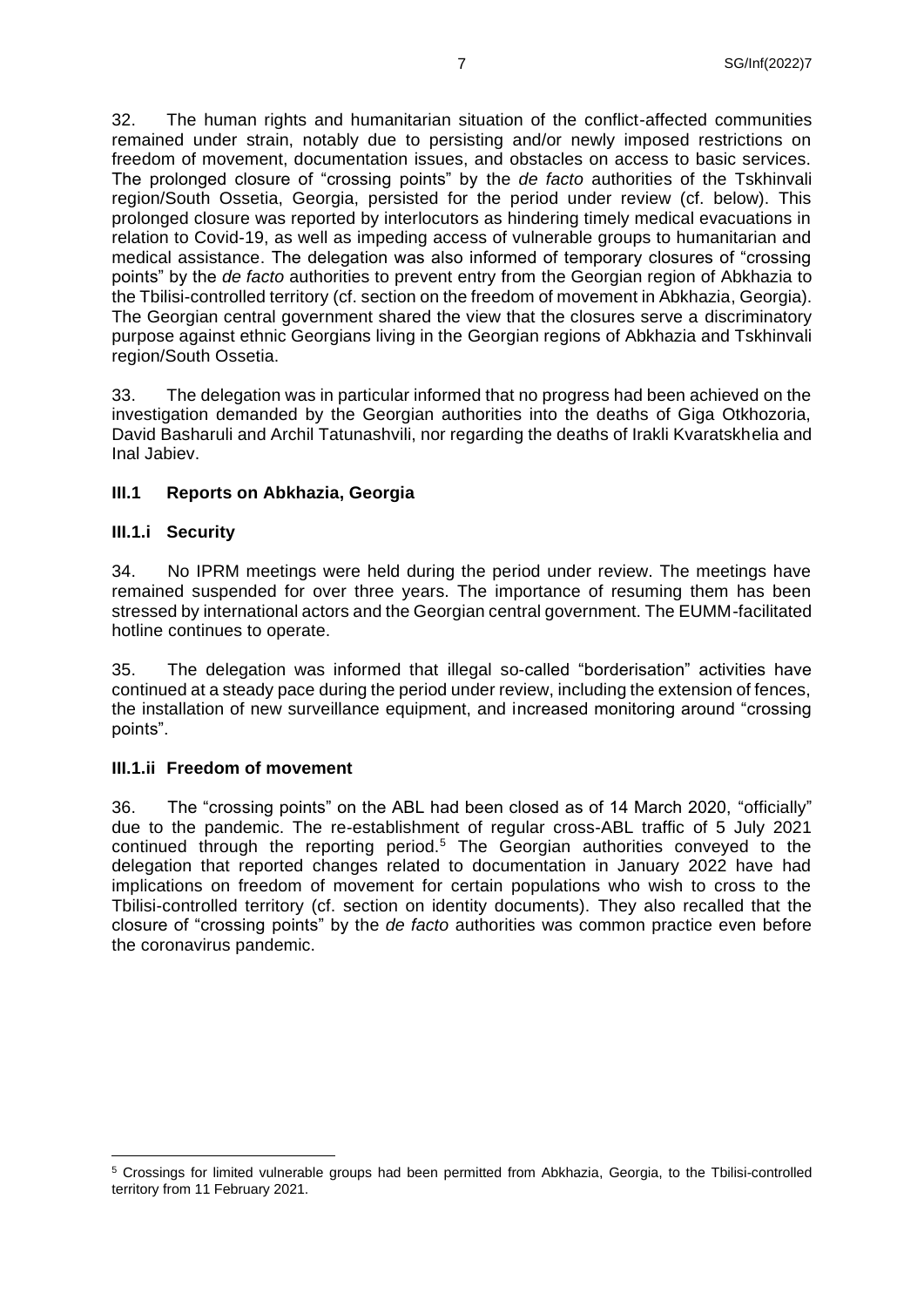37. The delegation was informed that temporary closures of the "crossing points" by the *de facto* authorities of Abkhazia, Georgia, imposed in connection with the local elections taking place in the Tbilisi-controlled territory for the duration of the electoral day of 2 October 2021 (noted in the previous reporting period) were repeated for the municipal election run-offs between 28-30 October. The Georgian authorities noted that movement was banned for all individuals except those in need of medical assistance during these closures.

38. The Georgian authorities informed that illegal detentions have persisted throughout the reporting period, with the identification of 16 illegally detained persons since the beginning of 2021. The delegation was informed by interlocutors that those illegally detained were held in conditions which remain below minimum international standards.

39. The Georgian central government communicated the health situation of Irakli Bebua, who was illegally sentenced to a nine-year imprisonment in December 2020. The Georgian central government stressed the need for his immediate release.

# **III.1.iii Humanitarian situation**

40. The Georgian authorities and the international interlocutors stressed that the negative effects of the restrictions on freedom of movement continue affecting ethnic Georgian populations in the Georgian region of Abkhazia in particular with regards to people's access to basic rights, services and livelihoods in the territory controlled by the Georgian central government.

## *Means of subsistence*

41. Considering the long-term socio-economic challenges of the Covid-19 pandemic, interlocutors restated that the July 2021 opening of the ABL had been a step towards improving access to pensions, benefits, affordable medicines, and trade activities.

## *Access to medical care*

42. Challenges noted in the previous report related to the provision of medical care were reported to have remained through the reporting period, with the focus of limited health resources on the pandemic reducing the capacity to treat chronic diseases and/or serious health issues. Equally, the delegation was informed of low vaccination rates throughout the reporting period. Shortages in qualified medical staff able to work during the pandemic, hospital capacity, and testing equipment were noted by interlocutors. The Georgian authorities informed the delegation that within the World Bank "Covid-19 Emergency Response Project", with the support of the World Health Organization, the European Union, and donor organisations, Rukhi hospital on the Tbilisi-controlled territory near the ABL had been provided with medical equipment and personal protective equipment in order to provide medical services for persons crossing into the Tbilisi-controlled territory.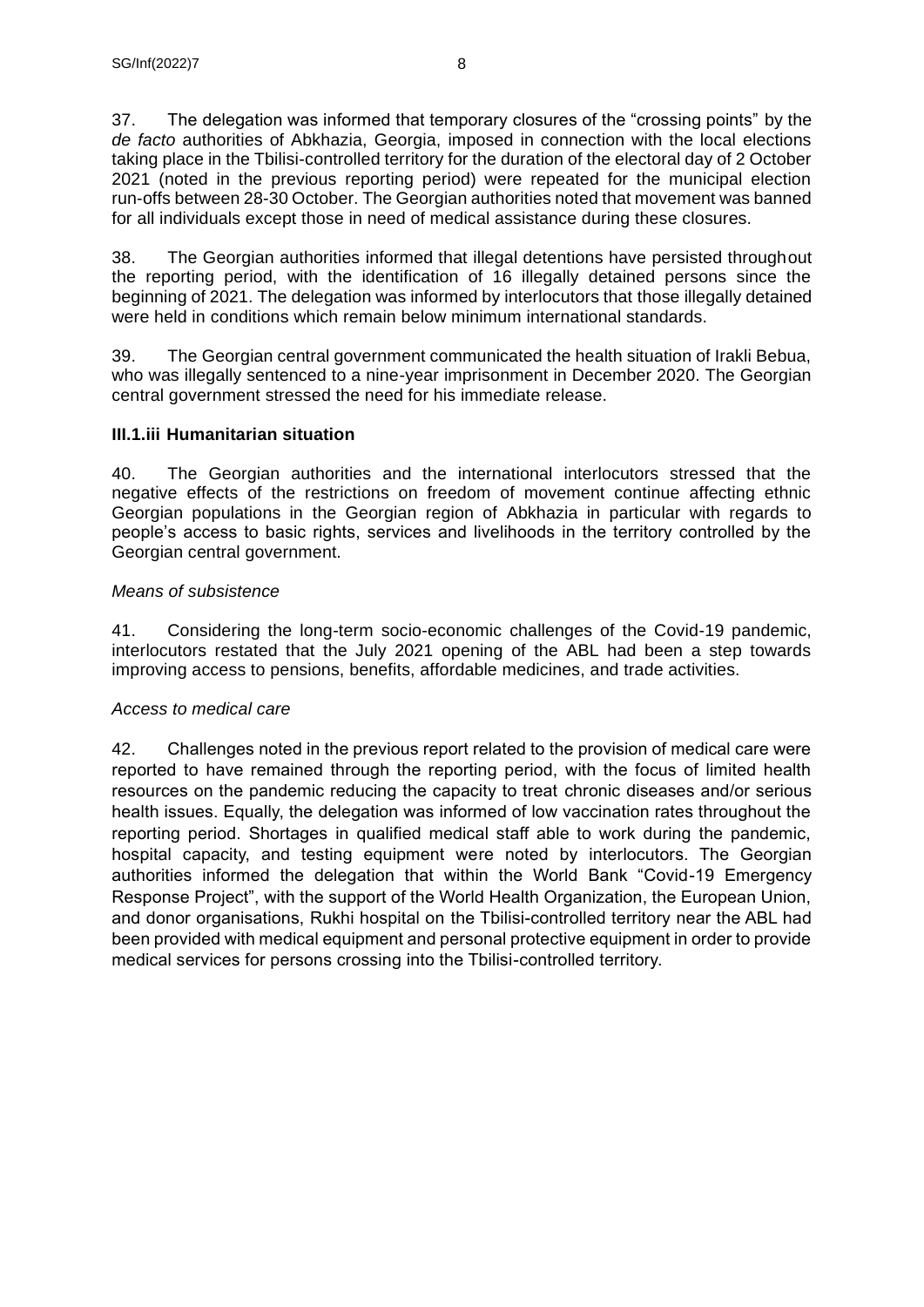43. As mentioned above, at the same time, urgent medical evacuations and treatment of Covid-19 patients have been enabled during this period, though concerns remain about accessing prompt and adequate medical care. The Georgian central government ensured that the patients concerned were immediately transported to hospitals in the Tbilisi-controlled territory. Immunisation programmes for routine vaccinations were continued during the reporting period. The delegation was informed that, within the State Health Programme "Ambulance, Emergency and Medical Transportation", 317 patients were transported from Abkhazia, Georgia, to the Tbilisi-controlled territory between 1 October 2021 and 26 January 2022 to receive relevant medical treatment.

### **III.1.iv Identity documents**

44. The Georgian authorities informed the delegation of the abolition by the *de facto*  authorities of the temporary identification document, known as "Form No. 9" as of 1 January 2022. It was suggested that this might have implications for up to 5 000 residents of the Gali region, affecting in particular the ability to cross into the Tbilisi-controlled territory and impacting property rights.

45. Gaps in so-called documentation continued to have an adverse impact on the status and effective enjoyment of rights of the ethnic Georgian population living in Gali but also in Ochamchire and Tkvarcheli. It was reported that the so-called "foreign temporary residence permits" continue to be issued and remain the only option for many ethnic Georgians, although it implies registering as so-called "foreign citizens". The delegation was informed by the international community that it remained the case that newly issued so-called "foreign temporary residence permits" were uncollected in some cases as people were unable to pay the required fees. Meanwhile, the Georgian central government underlined that ethnic Georgians living in Abkhazia, Georgia, refuse to own so-called "foreign temporary residence permits" as those are illegal.

#### **III.1.v Access to education**

46. As regards the situation of education in the Georgian language in schools in Abkhazia, Georgia, no progress in the provision of access to education in the native language was reported. To recall, education in the Georgian language has been banned not only at schools but also at kindergartens in the Gali district. The existing measures are widely seen by the Government of Georgia as a form of ethnic discrimination.

47. As per information provided to the delegation, the trend of the decreasing numbers of hours taught in the native Georgian language continued into the new academic year beginning September 2021. To recall, it has been reported that currently, in 11 schools of the Tkvarcheli and Ochamchire districts, the Georgian language and literature are not taught at all. Regarding the situation in the whole of Gali, from the 1st grade to the 11th grade, one hour per week is devoted to the Georgian language and one hour to Georgian literature. Core subjects are taught in the Russian language. Teaching in the Abkhazian language has also been reportedly reduced to between one and four hours per week.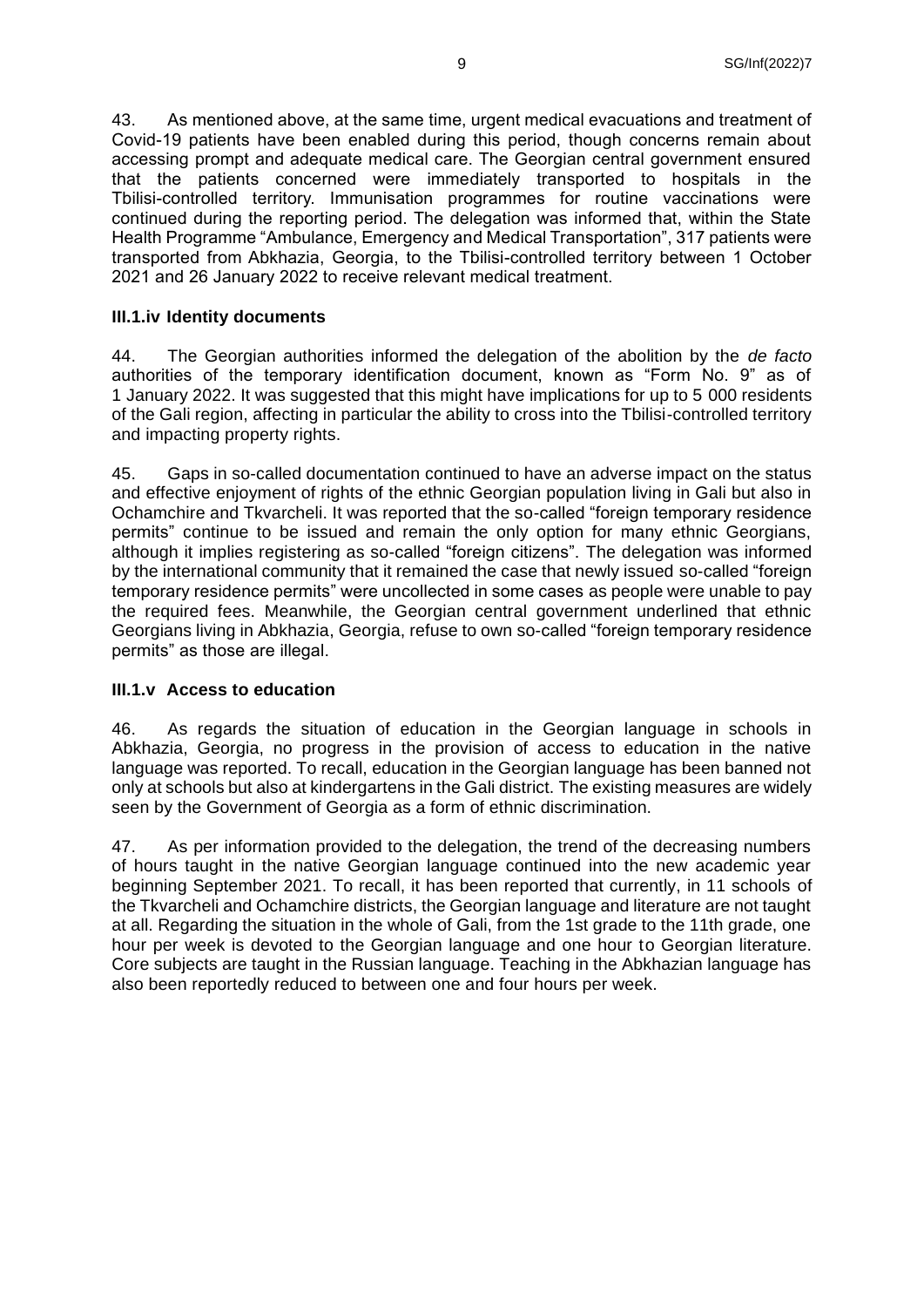# *Covid-19 repercussions*

48. Face-to-face teaching was reportedly suspended intermittently during the period under review in response to rising Covid-19 cases. The Georgian authorities informed the delegation that they had delivered computers to students and teachers in Abkhazia, Georgia, during the reporting period. Equally, they provided access to nationwide online educational resources and the education project Tele-school (Teleskola). Support was also continued by the international community in the provision of computers and resources to support the delivery of online education.

# **III.2 Reports on the Tskhinvali region/South Ossetia, Georgia**

# **III.2.i Security**

49. Security observers informed the delegation that although no further incursions had been reported in the Chorchana-Tsnelisi section of the ABL during the period under review, the situation nevertheless remained unresolved and conducive to tensions with the presence of armed units and the continued construction of new positions on site. It was underlined again, as on the previous occasions, that the risk of close encounters and escalation remained high. The presence of military equipment on site represented a serious danger for stability, it was stressed. The representatives of the Georgian central government also emphasised that the situation was continuing to have a severe impact on the local population, including in terms of effectively denying people of their livelihoods and/or instigating a fear of accessing their properties.

50. During the reporting period, two IPRMs were held. In these IPRMs, concerns were expressed by the co-facilitators about increasing numbers of detentions, and called for a humanitarian approach to all detention cases. Discussions were also held on the impact of the protracted closure of "crossing points" and the Covid-19 pandemic on conflict-affected communities. Security developments at the ABL, and the situation in the Chorchana-Tsnelisi area were also discussed.

51. During the period under review, instances of illegal so-called "borderisation" continued at several locations, with the Georgian central government informing the delegation of 48 cases of such activities between October 2021 and January 2022. This activity included the installation/reinforcement of observation posts, as well as new fencing and so-called "border signs".

# **III.2.ii Freedom of movement**

52. The closure of the "crossing points" on the ABL, all closed by the end of February 2020, has persisted. The closure of the main "crossing point" of Mosabruni/Odzisi since September 2019 continues to represent the longest closure since 2008. The situation remained largely unchanged during the period under review. The Ergneti "crossing point" continued to be used on a limited basis for medical evacuations and urgent cases. Interlocutors reiterated their continued concern that the policy of closure reflects an instrumentalisation of the pandemic which has exacerbated the situation for local populations. The Georgian authorities recalled that the closure of "crossing points" by the *de facto* authorities was common practice even before the coronavirus pandemic.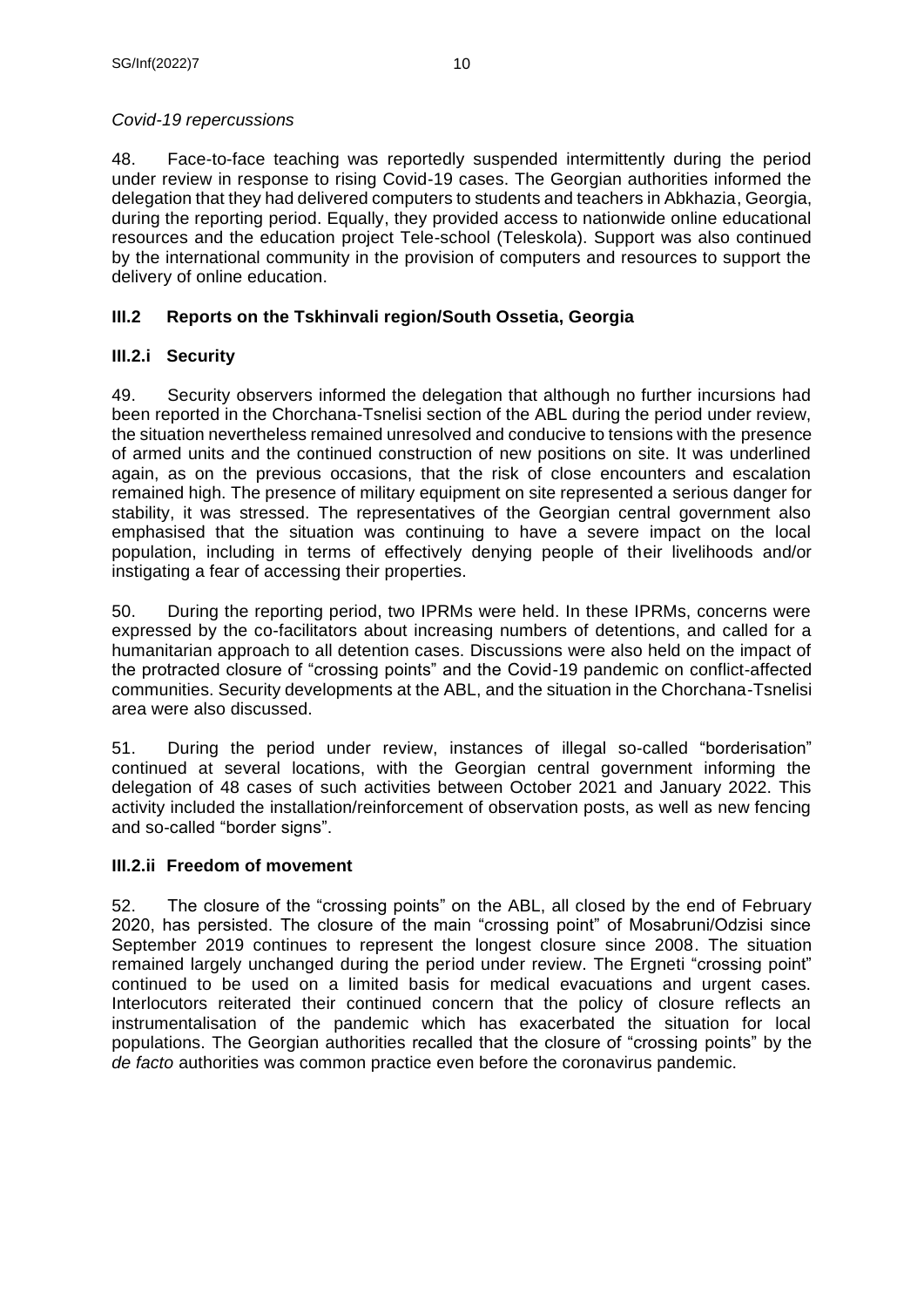53. Incidents of illegal detentions were reported as continuing through the reporting period. According to the representatives of the Georgian central government, there have been 44 cases between October 2021 and January 2022.

54. Representatives of the Georgian authorities updated the delegation concerning the illegal detention of a Georgian citizen, Genadi Bestaev. Mr Bestaev was "sentenced" during the previous reporting period to three years of "imprisonment". Mr Bestaev was released from detention and transferred to the Tbilisi-controlled territory during the reporting period having suffered serious health complications during his illegal detention. Mr Bestaev was treated in Tbilisi before passing away in February 2022. The Georgian central government underlined that this tragic case emphasises the devastating consequences of the illegal actions of the *de facto* authorities. The delegation was also informed of the ongoing illegal detention of six Georgian citizens.

## **III.2.iii Humanitarian situation**

#### *Means of subsistence*

55. No positive trends were reported concerning the humanitarian situation in the region, especially in the Akhalgori district, where the delegation was informed of particularly dire socio-economic circumstances by the Georgian authorities. Negative impacts from the extended closure of "crossing points" were reported to have continued to limit the entry of goods and food products, in addition to having hampered people's access to pensions and other social benefits they are entitled to in the Tbilisi-controlled territory.

#### *Access to medical care*

56. The ongoing closure of "crossing points" on the ABL continues to impact the access of residents from the Tskhinvali region/South Ossetia, Georgia, to medical facilities in the Tbilisi-controlled territory. Apart from exceptional crossings for medical purposes from Akhalgori, the situation has remained the same during the period under review. The Georgian central government reiterated to the delegation its continued concerns about the provision of timely medical evacuations in order to enable effective medical interventions, particularly in relation to Covid-19 and rising case numbers during the period under review. Pandemic-related support to healthcare facilities in the Tskhinvali region/South Ossetia, Georgia, has continued to be provided by the international community, though limited due to obstacles regarding access, and has included the donation of cold-chain equipment to support the rollout of the Covid-19 vaccination programme.

57. It was also reported that impediments to the freedom of movement were having an effect on the supply and levels of medicine provisions and equipment. The delegation was informed by international interlocutors of shortages of medical personnel, medicines, and modern equipment, as well as only limited and irregular deliveries of vaccines in relation to the pandemic. The Georgian authorities informed the delegation of new reports of the suppression of the sale and stocking of Georgian medicines.

58. The delegation was informed that 12 patients were transferred to the Tbilisi-controlled territory between 1 October 2021 and 26 January 2022 within the State Health Programme "Ambulance, Emergency and Medical Transportation" to receive relevant medical treatment.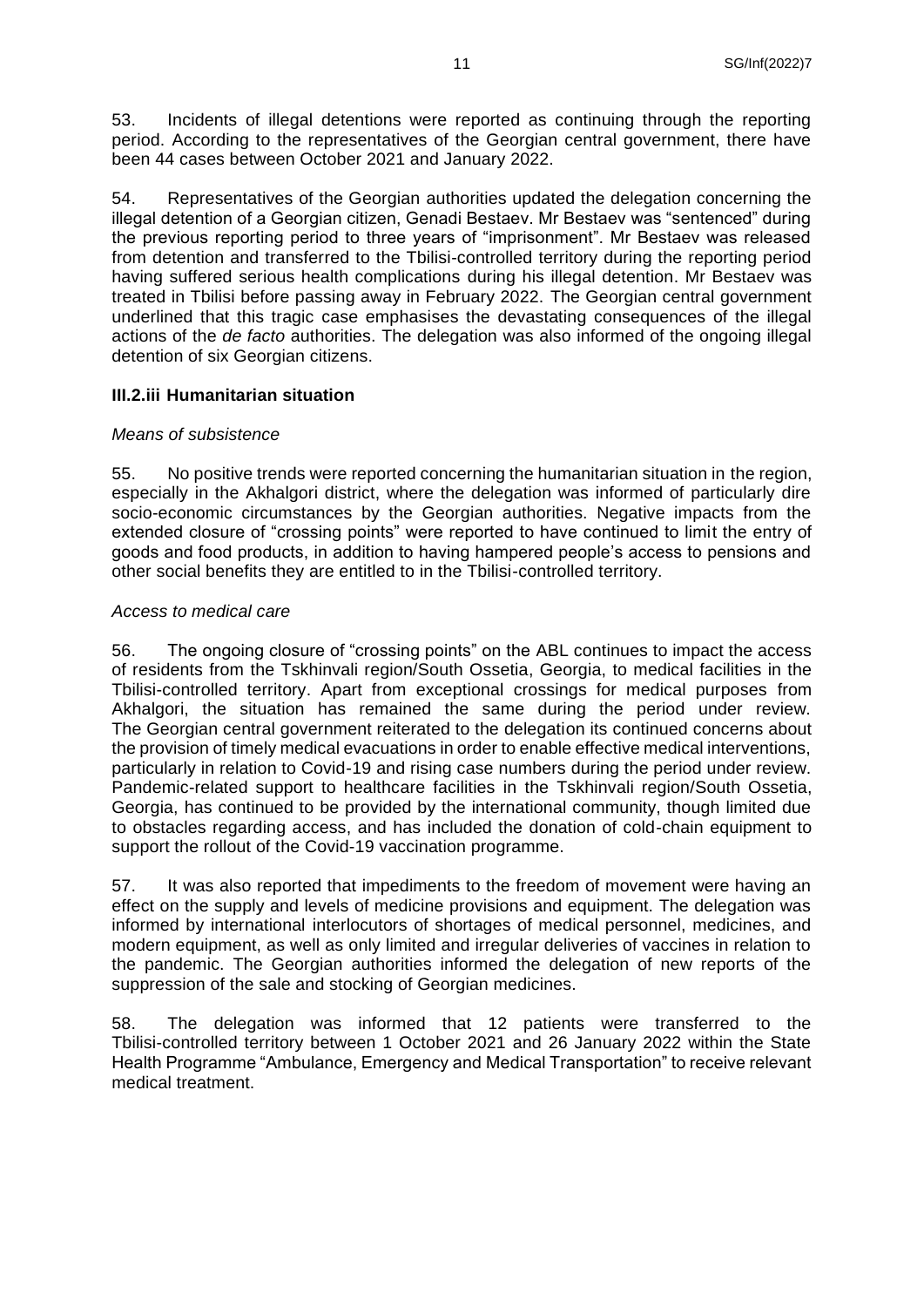# **III.2.iv Identity documents**

59. Despite "crossing points" on the ABL being closed essentially since 2019, the continued lack of clarity and information on so-called crossing "permission documents" for the ethnic Georgian population in Akhalgori remains of concern as it creates additional obstacles to the freedom of movement in the desired case that the "crossing points" re-open.

# **III.2.v Access to education, including teaching of/in the native language**

60. No progress has been reported during the reporting period regarding the situation of education in the Georgian language in schools in the Tskhinvali region/South Ossetia, Georgia. Previously expressed concerns about restrictions on access to education in the native language persist. Representatives of the Georgian central government denounced the existing measures as discrimination based on ethnicity.

# **III.3 The situation of internally displaced persons**

61. During the period under review, no progress could be reported as regards the voluntary, safe, dignified, and unhindered return of internally displaced persons (IDPs) and refugees on the basis of internationally recognised principles.

62. In the absence of conditions conducive to their return, the delegation was informed that the Georgian central government continued to provide IDPs with alternative durable solutions in terms of housing and improvement of socio-economic conditions. Representatives of the Agency for Internally Displaced Persons, Ecomigrants and Livelihood informed the delegation that, to date, 290 209 persons, constituting more than 91 671 IDP families, have been granted IDP status. The delegation was informed that up to now, 45 715 families have been provided with Durable Housing Solutions.

63. The delegation was informed about various activities of the IDPs, Ecomigrants and Livelihood Agency (Agency) in 2021, which focused primarily on providing durable housing solutions and livelihood opportunities to the IDPs.

64. Durable housing solutions for the totality of 2021 involved the purchase of 1 393 individual houses and transferring them into private ownership of IDPs, privatising 1 466 state-owned living properties to IDPs under the privatisation programme as well as providing 1 383 IDP families with accommodation in newly constructed buildings. For improving IDPs' living conditions, the Agency provided co-funding to 58 condominium co-operatives in 2021, and 20 common spaces were transferred to condominium co-operatives. The Municipal Development Fund (MDF), within the framework of Municipal Infrastructure and IDP Housing Programme, financed the construction of buildings in Kutaisi, Tskaltubo and Zugdidi.

65. In terms of improving the socio-economic conditions of IDPs, the Agency continued to allocate monthly allowances to IDPs and provided 16 627 IDPs with one-time monetary assistance. In cases of urgent need, 1 189 IDPs were provided with temporary accommodation.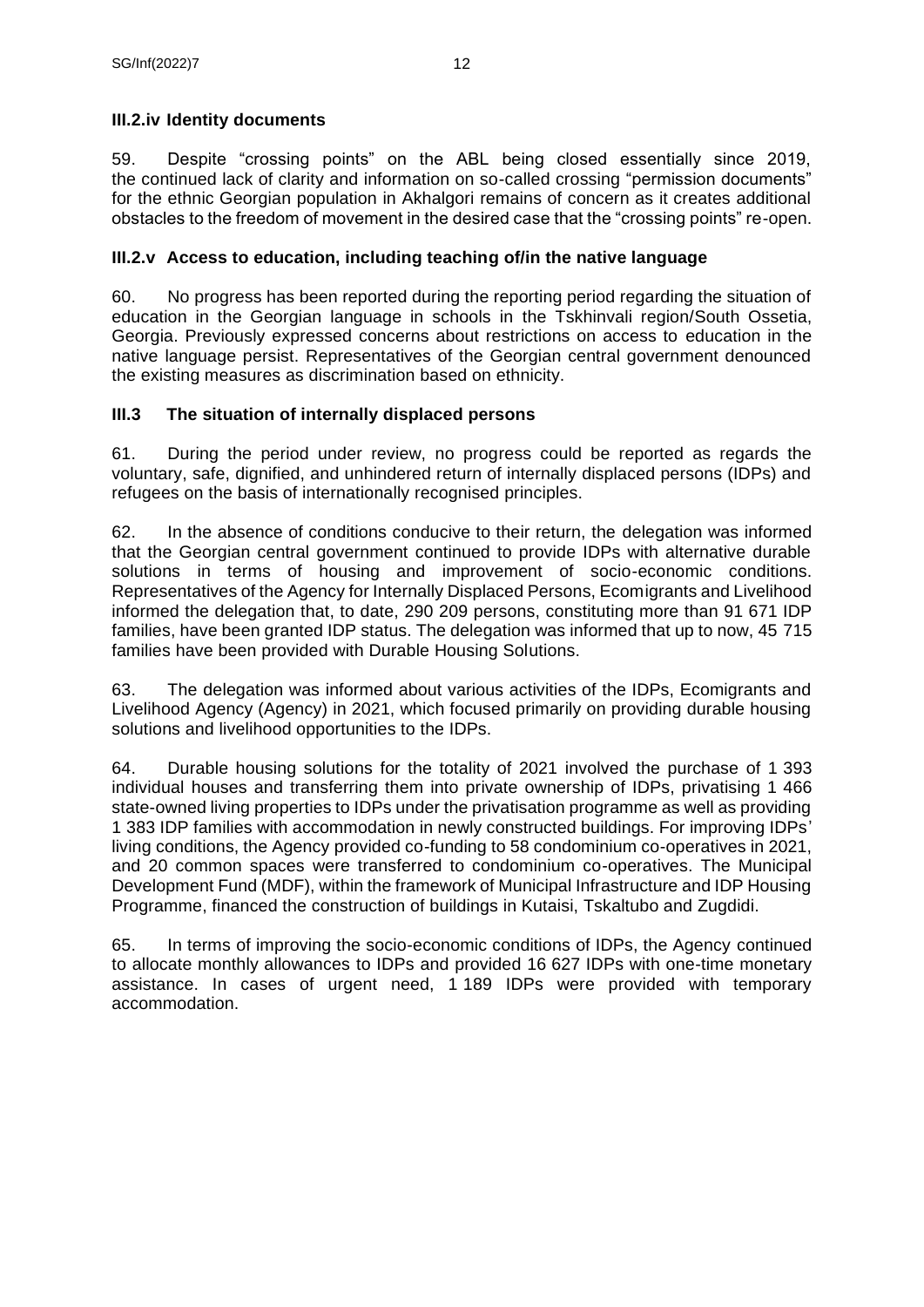66. In order to support access to livelihood opportunities and address economic integration needs of IDPs and ecomigrants, the Agency provided financial support in the framework of the "IDP Vocational Education Support Programme". A number of entrepreneurs (IDPs and Ecomigrants) were selected for Small and Medium-sized Enterprises (SME) grant support. Further awareness-raising activities were conducted to inform IDPs about livelihood programmes.

67. The delegation was informed of continuing activities that are planned to be implemented by the end of 2022, including the purchase of 1 500 individual houses for IDP families, the accommodation of some 1 200 IDP families in newly constructed buildings, the transfer of a further 1 000 state-owned properties to the private ownership of IDP families, and the transfer of 60 apartments to families of veterans in Tbilisi.

## **IV Activities of Council of Europe organs and institutions and their follow-up**

### **IV.1 Operational activities**

### **IV.1.i DG II/Youth**

68. As a follow-up to the online Youth Peace Week organised in July 2021, in which facilitators from all sides of the ABL participated, local Youth Peace Camps were organised in Ochamchire and Rustavi, bringing together 46 young people. Some of these participants then took part in the online Youth Peace Conference held in December 2021. The participants shared the lessons they had learnt through their experiences of the local Youth Peace Camps held in different member states, their personal accomplishments, and discussed the importance of involving young people in peacebuilding processes.

### **IV.1.ii Operational activities on confidence-building measures and their follow-up**

#### *Activities organised during the reporting period*

69. Throughout the period under review, the implementation of the operational activities on Council of Europe Confidence-Building Measures and their follow-up has been ensured in areas where the pragmatic approach has enabled long-established dialogue and trust built between all actors concerned. Fully fledged activities will be carried out as soon as the epidemiological situation permits to recover the previous regularity of people-to-people contacts.

70. The CBM priorities, included within the framework of the Council of Europe Action Plan for Georgia 2020-2023 and previously identified jointly with relevant actors as well as closely co-ordinated with the Office of the State Minister Georgia for Reconciliation and Civic Equality and the Liaison Mechanism have been maintained.